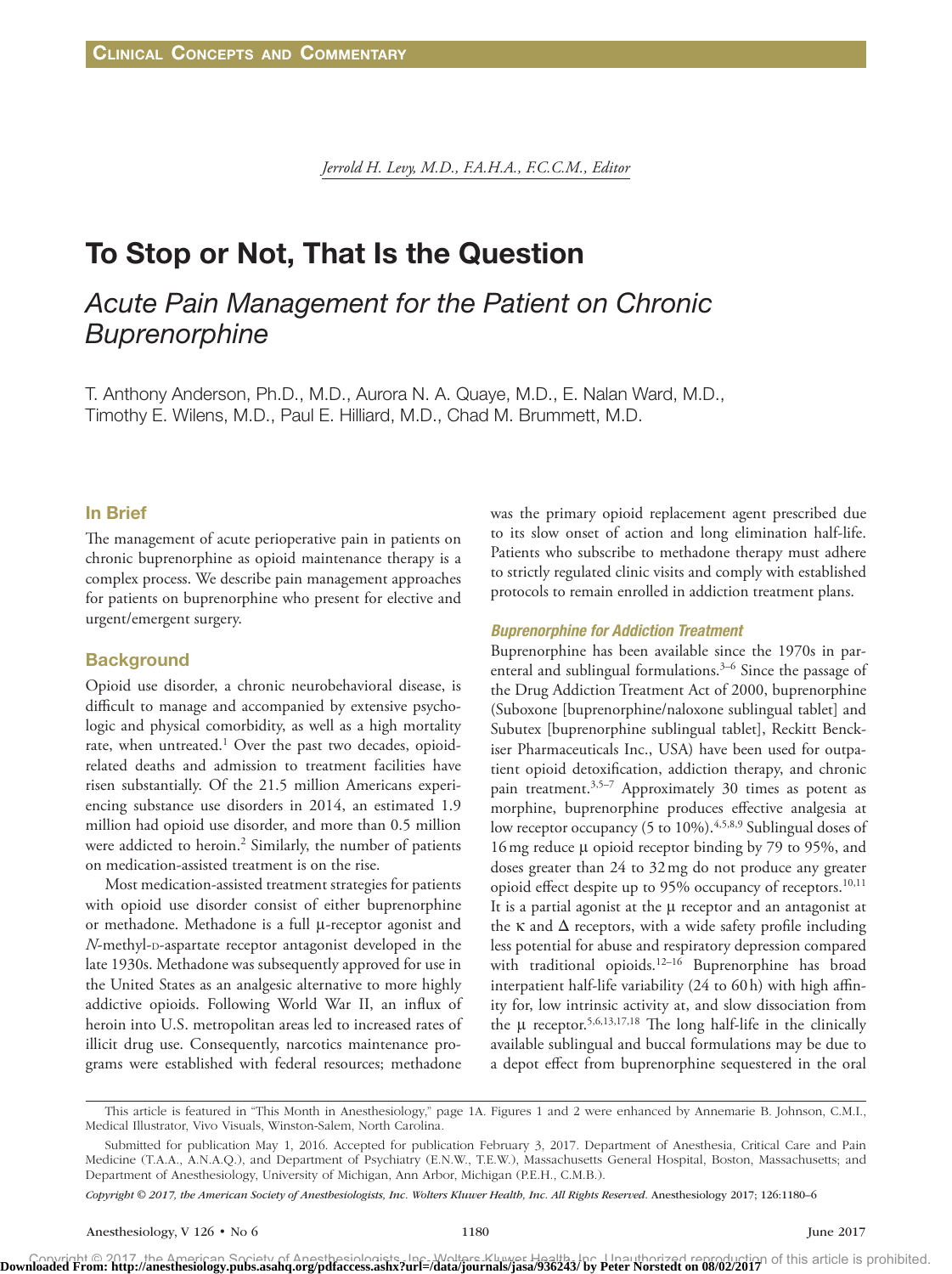mucosa.18 Low doses of buprenorphine will competitively displace traditional opioids from the opioid receptors; the displacement of buprenorphine by traditional opioids is only accomplished with extremely high doses.<sup>17</sup>

To obtain a unique Drug Enforcement Agency identification number allowing the prescription of sublingual buprenorphine, a physician must meet at least one of the following requirements: hold a subspecialty board certification in addiction psychiatry or addiction medicine, hold an addiction certification, or have completed at least 8h of training on the management of patients with opioid use disorder.

Buprenorphine has several advantages over methadone for the treatment of opioid use disorder, including less potential for abuse compared with methadone, and as an office-based treatment option, greater flexibility in buprenorphine prescribing. Serious side effects from higher doses of methadone include potentially fatal respiratory depression and arrhythmias due to lengthening of the corrected QT interval. Methadone is the opioid associated with the highest rate of accidental overdose death, contributing to one of three overdose deaths in 2009.<sup>19</sup> The risk of respiratory depression is considerably less with buprenorphine, even when large doses are taken, given its ceiling effect. Buprenorphine reduces opioid cravings and rates of addiction relapse.3

#### *Buprenorphine for Chronic Pain and Other Indications*

Buprenorphine is increasingly prescribed for chronic pain treatment.7 Hence, many patients using buprenorphine regularly do not have an opioid misuse history. Both intravenous and transdermal formulations of buprenorphine are U.S. Food and Drug Administration approved to treat chronic pain; the sublingual and oral formulations are U.S. Food and Drug Administration approved only for opioid use disorder therapy and are often used off label for chronic pain treatment. In a study of opioid-naïve patients with chronic, noncancer pain, the use of transdermal fentanyl or buprenorphine resulted in similar analgesic effects.<sup>20</sup> Likewise, studies have concluded that patients with a history of opioid use disorder had reductions in chronic pain when started on buprenorphine therapy. Tolerance to both buprenorphine and methadone occur at a slower rate than to morphine.21,22 Buprenorphine may treat opioid-induced hyperalgesia, in part, through its antagonism of κ receptors and improve pain control in patients with opioid-induced hyperalgesia.23–25

Buprenorphine can relieve treatment-resistant depres $sion, <sup>26</sup>$  a potentially important benefit for patients experiencing chronic pain and opioid use disorder due to the vicious, synergistic cycle linking these conditions. Chronic pain, opioid use disorder, and addiction have the potential to contribute to depression that, if not recognized and adequately treated, is associated with higher suicide rates, worsened physical health, and increased rates of opioid abuse.<sup>27</sup> In a study of 15 middle-aged adults, low-dose buprenorphine

rapidly improved treatment-resistant depression.<sup>26</sup> This is consistent with reports of patients on buprenorphine for treatment of opioid use disorders who developed improvement of depressive symptoms.<sup>28</sup> The mechanism of action is thought to be, in part, due to buprenorphine-mediated κ receptor antagonism. κ receptor antagonism has been implicated in treating forms of stress, depression, and addiction disorders.29

# Perioperative Management of Patients Using Buprenorphine

The treatment of acute pain in patients taking buprenorphine is particularly challenging.<sup>7,30,31</sup> The high receptor binding affinity, long half-life, and partial agonism of buprenorphine may inhibit the analgesic actions of traditional opioids, hence the potential for uncontrolled postoperative pain and serious adverse events (fig. 1). 4–7,30–32

# *Review of Published Reports of Perioperative Analgesia Strategies for Patients on Buprenorphine*

The pharmacokinetic properties contributing to the safety of buprenorphine interferes with the effectiveness of other opioids used simultaneously; limited data exist on optimal acute pain management strategies for these patients. Therefore, suggestions are generally made based on case reports and provider opinion. The core issue appears to be an elevated but indeterminate opioid requirement to compete with μ-receptor buprenorphine binding. One report describes a 50-yr-old man with acute limb compartment syndrome on buprenorphine therapy for chronic pain and opioid dependence with poorly controlled postoperative pain. Adequate pain relief was not achieved until 48h after discontinuation of buprenorphine.<sup>33</sup> Another report describes a 47-yr-old woman on buprenorphine for chronic pain who underwent open window thoracoscopy for pulmonary aspergillosis. Her postoperative pain was ineffectively controlled despite high doses of intravenous hydromorphone. After buprenorphine was discontinued, her pain improved and her opioid requirement was reduced.<sup>34</sup> Another report describes a patient taking buprenorphine preoperatively who underwent a posterior spinal fusion and had uncontrolled postoperative pain. His pain improved after buprenorphine was discontinued and he was transferred to the intensive care unit (ICU) for dexmedetomidine and high-dose opioid therapy.35 The authors of these and other case reports suggest that buprenorphine should be discontinued at least 72h before elective surgery and replaced with opioid agonists in the interim.<sup>33,34,36,37</sup> However, perioperative pain management for patients on chronic buprenorphine may be difficult regardless of whether buprenorphine is discontinued before surgery. Another report describes a 37-yr-old woman taking buprenorphine for chronic pain who underwent two separate urogynecologic procedures. With one procedure, the patient took buprenorphine up to the day of surgery; for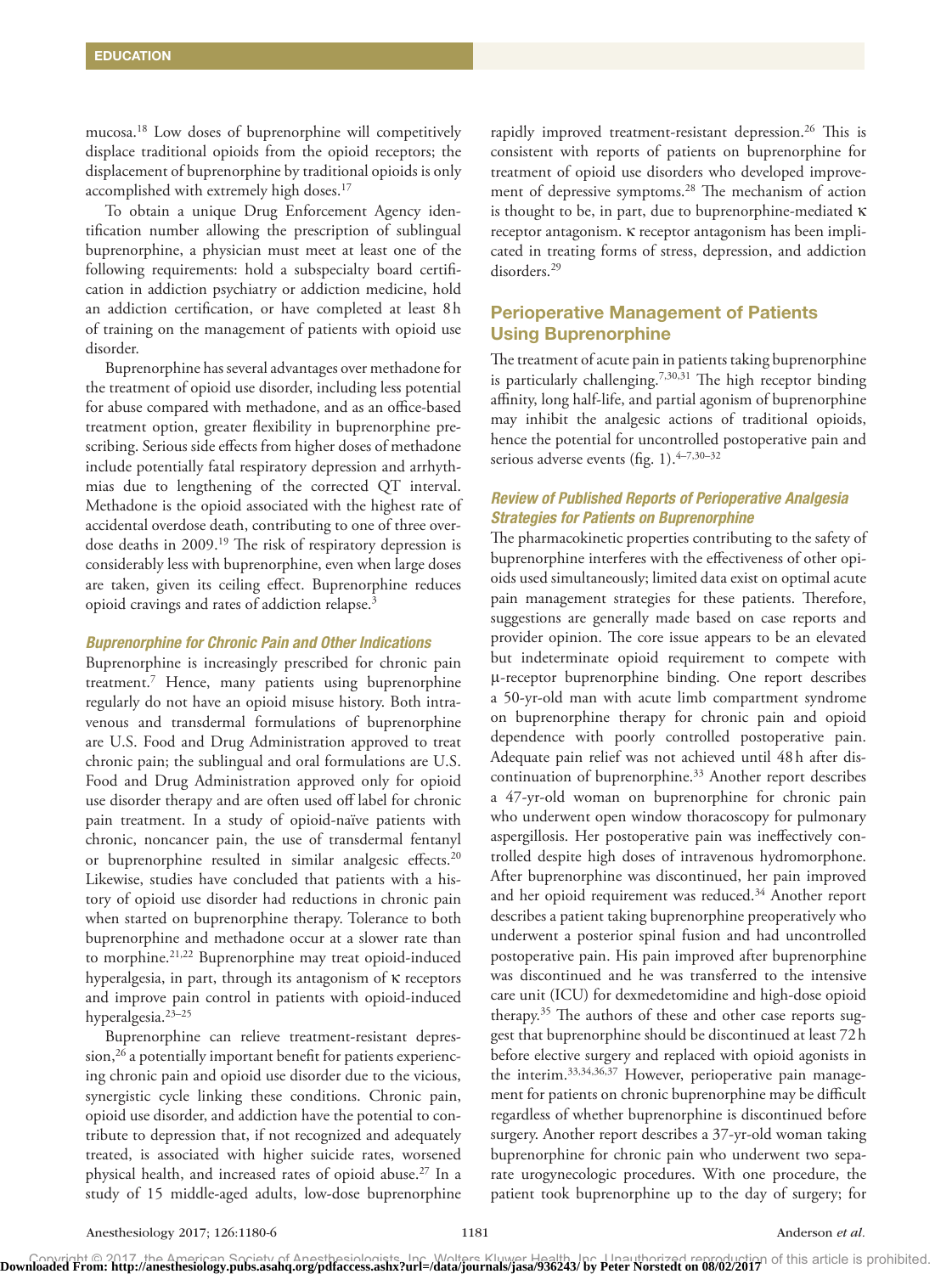

Fig. 1. Suggestions are outlined for patients presenting for elective surgeries taking buprenorphine. NSAIDs = nonsteroidal antiinflammatory drugs. #Transdermal buprenorphine need not be discontinued prior to elective surgery regardless of dose.

the subsequent procedure she discontinued buprenorphine five days before surgery, substituting hydromorphone in the interim. Pain management was challenging after both surgeries.<sup>38</sup>

Not all experts agree that buprenorphine therapy requires discontinuation before elective surgery. Kornfeld and Manfredi<sup>39</sup> reported adequate pain control in five patients maintained on buprenorphine perioperatively and given supplemental opioids as needed for breakthrough pain. In a retrospective cohort study of 22 patients presenting for surgery and taking buprenorphine, half were maintained on buprenorphine and the remainder had their buprenorphine doses held postoperatively. On postoperative day one, pain control was similar between groups. In the group that had buprenorphine withheld after surgery, the average morphine-equivalent dose given in the first 24h postoperatively was 246 *versus* 155mg in the group where buprenorphine was continued.<sup>40</sup> The authors concluded that buprenorphine can be continued perioperatively, and coadministered opioid agonists can effectively treat acute pain. Similarly, in an observational study of patients maintained on buprenorphine or methadone in the peripartum period, acetaminophen-oxycodone was effective at treating acute pain after vaginal delivery in both groups.<sup>41</sup> Average pain scores were similar in both groups. Comparing opioid consumption

between those continued on buprenorphine *versus* those who were not is inherently flawed given that buprenorphine itself is an opioid. Therefore, adequate acute pain management may be achievable in patients when the postoperative opioid requirements are reasonable.

## *Perioperative Management Strategy for Patients Taking Buprenorphine*

Currently, no consensus or high-level evidence exists on optimal acute pain management strategies for patients taking buprenorphine. Except for urgent and emergent situations, buprenorphine therapy and transitioning preoperatively and postoperatively should be handled by a specialist in the field. Abrupt discontinuation of buprenorphine in the highly stressful, emotionally charged perioperative period risks precipitation of opioid use disorder relapse.<sup>42</sup> Also, patient fear of postsurgical pain and the ubiquitous prescribing of opioids that produce high levels of euphoria for acute pain treatment may serve as strong triggers for relapse. Since evidence points toward buprenorphine as effective in treating pain, depression, and opioid-induced hyperalgesia, providers may consider strategies for continuing buprenorphine therapy perioperatively in some patients. Patients on chronic buprenorphine therapy, especially those with a history of opioid use disorder or depression, should have their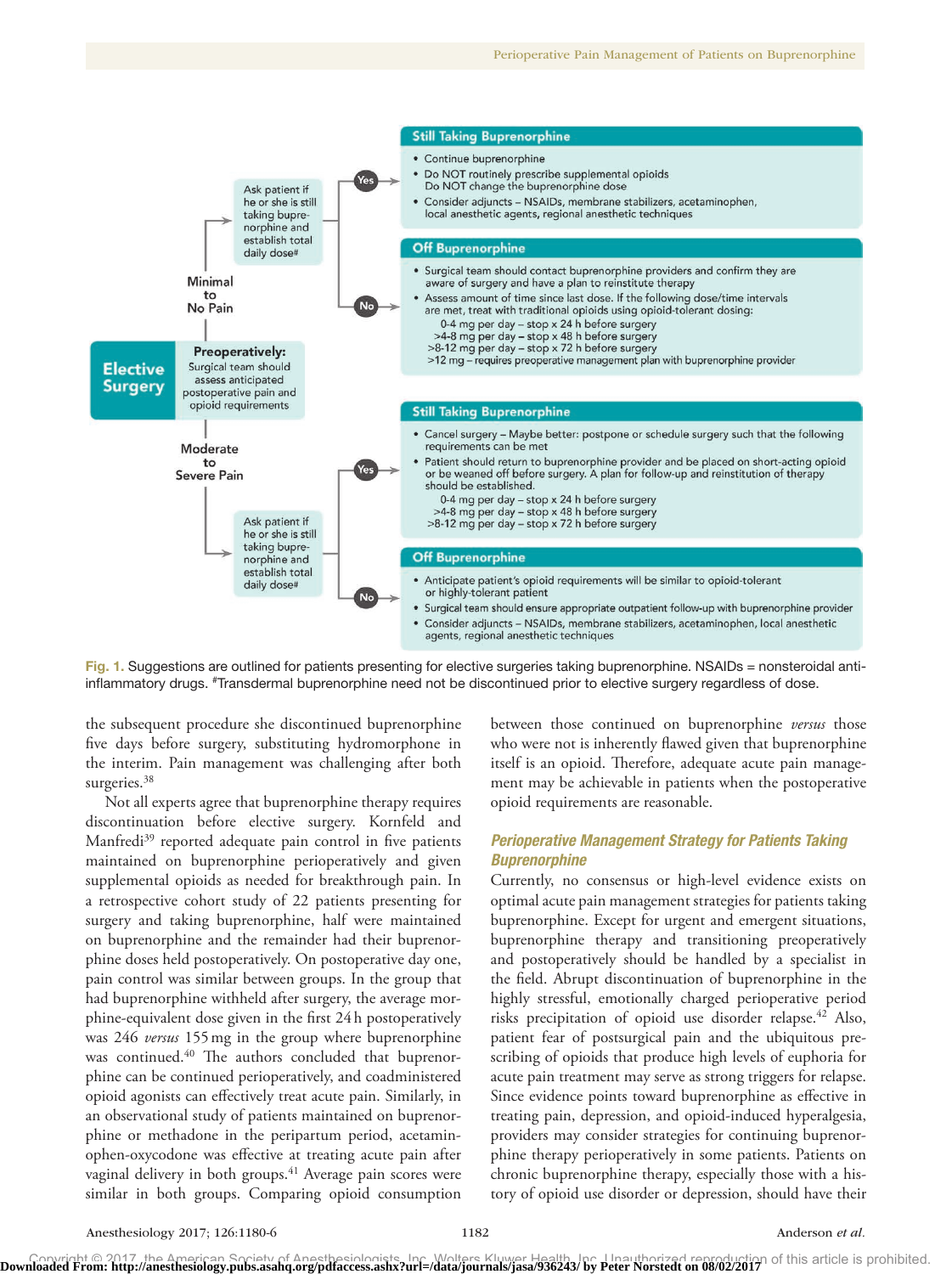perioperative care coordinated with specialists in addiction medicine or mood disorders.<sup>43</sup>

Given the limited and mixed data regarding the clinical outcomes of patients taking buprenorphine after surgery, the protocol created for the University of Michigan Health System (figs. 1 and 2) was based on pharmacology, published reports, and clinical experience. Separate protocols for elective (fig. 1) *versus* urgent/emergent (fig. 2) surgery were created. The buprenorphine patch (Butrans, Purdue Pharma, USA) was not included in this protocol because of the very low doses of buprenorphine delivered.

The protocols are intended to give guidance and expectations for the patient, nurses, surgeons, anesthesiologists, and pain physicians. Patients taking buprenorphine and presenting for elective surgery must be evaluated preoperatively to determine the best perioperative management course (fig. 1). It may be appropriate to continue buprenorphine in patients undergoing surgeries with only mild pain expected postoperatively, surgeries where continuous regional anesthesia is very likely to minimize postoperative pain, or patients at high risk

for perioperative substance abuse relapse. If the buprenorphine is to be continued, it can be increased in patients who are not on a maximal dose (24 to 32mg orally daily), or traditional μ agonists can be used as well. In patients taking buprenorphine for chronic pain or if it is anticipated that postoperative pain may be difficult to control, buprenorphine may be discontinued preoperatively after consultation with the prescribing clinician, although this is no guarantee of ease of postoperative pain management.

Patients with severe postoperative pain that is unresponsive to opioid treatment frequently require monitored care settings, increasing the cost of care and patient length of stay while decreasing patient satisfaction. Thus, if a patient who is anticipated to have moderate-to-severe postoperative pain presents for elective surgery and is still taking buprenorphine, it may be best to postpone surgery until the patient has consulted with the prescribing clinician and a perioperative analgesia plan is determined that may include buprenorphine discontinuation. Consensus and evidence-based guidelines for the management of stopping



Fig. 2. Suggestions are outlined for patients presenting for urgent and emergent surgeries taking buprenorphine. APS = Acute Pain Service; ATC = acetaminophen around the clock; ICU = intensive care unit; NSAIDs = nonsteroidal antiinflammatory drugs; PCA = patient-controlled analgesia.

Anesthesiology 2017; 126:1180-6 1183 **Anderson** *et al.* Anderson *et al.*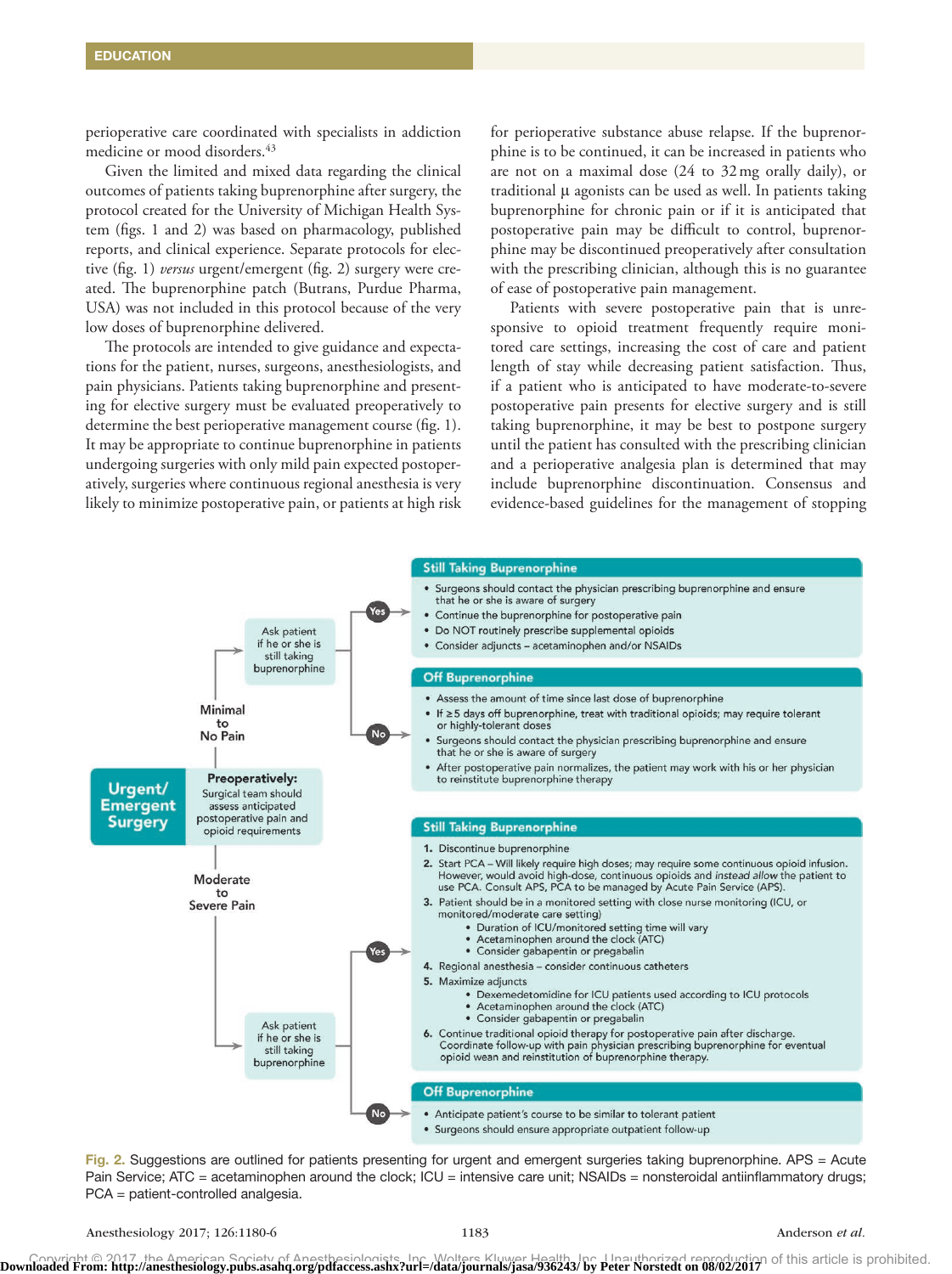and restarting buprenorphine can be found in a treatment improvement protocol published by the Substance Abuse and Mental Health Services Administration.<sup>44</sup> Patients may also present for surgery with a buprenorphine subcutaneous implant (trade name Probuphine [buprenorphine implant], Braeburn Pharmaceuticals, USA), which delivers buprenorphine equivalent to a daily sublingual or transmucosal dose of 8mg or less. Therefore, moderate-to-severe postoperative pain may be difficult to manage. Maximizing pharmacologic and nonpharmacologic analgesia strategies, including continuous regional anesthesia, is recommended when possible. Such patients may require large amounts of opioids, and it may be best to have the patient in a monitored care setting.

Suggestions are outlined for patients presenting for urgent and emergent surgeries who are also taking buprenorphine (fig. 2). For the urgent/emergent situation, ICU admission or a monitored setting should be considered postoperatively to maximize adjunct therapy (*i.e.,* dexmedetomidine infusion or ketamine infusions) and to monitor respiratory status given the anticipated need for large amounts of opioid. Even if no other indication is present for ICU admission, large doses of buprenorphine in the context of a large trauma or surgery should be considered as an indication for ICU care. There is a theoretical risk of respiratory depression in the patient who has discontinued buprenorphine at admission and requires high doses of a μ receptor agonist. Pain may be adequately controlled without significant respiratory depression on the first postoperative day when buprenorphine is still binding a majority of μ receptors; yet, as more buprenorphine is metabolized and more μreceptors become available to be bound by the  $\mu$  receptor agonist, respiratory depression can occur.

#### *Treatment Options*

There is a clear lack of agreement on approaches for the perioperative management of patients on buprenorphine, largely due to the paucity of data and inconsistencies regarding the clinical relevance of the established pharmacokinetics of buprenorphine. However, the consensus recommendations of the American Pain Society; the American Society of Regional Anesthesia and Pain Medicine; and the American Society of Anesthesiologists' Committee on Regional Anesthesia, Executive Committee, and Administrative Council should be considered for all patients taking buprenorphine in the perioperative period.<sup>45</sup> These recommendations include the appropriate use of preoperative pain management planning, perioperative patient education, perioperative use of a validated pain assessment tool, multimodal analgesia including both pharmacologic and nonpharmacologic strategies, consideration of physical modalities (transcutaneous electrical nerve stimulation), oral over intravenous opioids, patientcontrolled analgesia when systemic analgesics are necessary, avoidance of basal opioid infusions, local anesthetic infiltration, single-injection or continuous regional analgesia, suitable patient monitoring to avoid adverse events, presence of an organizational structure to allow safe and efficacious postoperative pain control, and patient access to a pain specialist. For those surgeries where regional anesthesia and analgesia are not appropriate, high doses of opioids should be anticipated.

Perioperative analgesia should include the use of regional and systemic opioid-sparing treatment modalities whenever possible. Multimodal analgesic combinations that simultaneously target pain pathways at different sites using different mechanisms are associated with superior pain relief and decreased opioid consumption. Regional anesthesia and analgesia, nonopioid analgesics, and nonpharmacologic agents should be considered and used, depending on the surgical procedure and patient comorbidities, as possible. Nonopioid analgesics that should be used when appropriate for acute pain include nonsteroidal antiinflammatory drugs, gabapentinoids, ketamine, α2 agonists, and *N*-methyl-D-aspartate receptor antagonists. Continuous regional anesthesia techniques should be strongly considered when appropriate, because they provide superior postoperative analgesia to opioid-based analgesics.  $46-48$ A suitable regional anesthesia technique may abrogate the need to discontinue buprenorphine preoperatively and the provision of additional analgesics for acute postoperative pain.

A critical part of the protocol is the early discussion with the buprenorphine provider to ensure that the appropriate support is in place after surgery. Avoiding the psychologic stress of perioperative pain as much as possible in all patients, particularly those with a history of opioid use disorder, is important. Each patient's social and psychiatric issues should be addressed and optimally treated. Management should begin early, at the time of preoperative assessment, and a collaborative multidisciplinary approach, incorporating pain management specialists and mental health professionals, including the clinician currently prescribing buprenorphine, should be used when necessary. Patients with opioid use disorder should be encouraged to be active participants in their treatment plans, and providers should address patient substance abuse history early to aid in elucidating optimal treatment plans. The risks and benefits of discontinuing or continuing buprenorphine preoperatively should be explicitly discussed with patients, as well as the risks and benefits of the use of opioid agonists for postoperative pain management. Similarly, these discussions should include inquiry of each patient's beliefs regarding pain, coping strategies effective during stressful situations, and fears and concerns regarding surgery and postoperative recovery. If opioid agonists are necessary for postoperative pain control after discharge from the hospital, a plan for safe use should be developed, including such features as limiting the number of pills prescribed, having a family member hold the medication, and/or use of a locked medication box at home. Patients should be educated on what to expect after surgery, including the typical time course for acute pain and realistic goals for pain control. Even with an analgesic strategy that includes a combination of nonopioid agents and techniques, patients taking buprenorphine for opioid use disorder may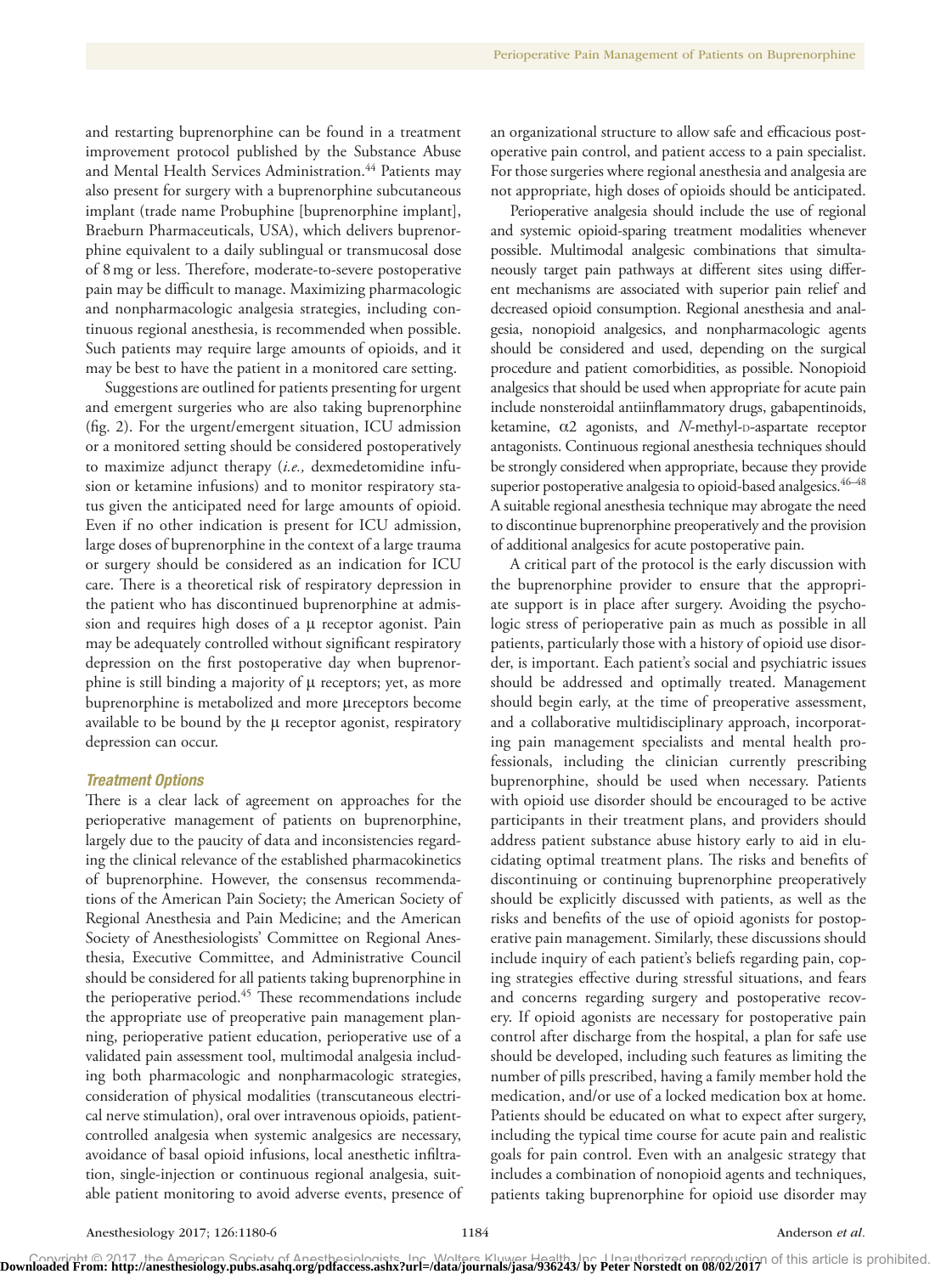require supplemental opioids for acute perioperative pain management. Treatment goals should be aimed at using the minimal opioid dose required.

## **Conclusions**

The pharmacokinetic and pharmacodynamic properties of buprenorphine make it particularly appealing for the treatment of pain and addiction, and its use continues to grow. Although its properties are ideal for outpatient maintenance therapy, it poses unique challenges in the setting of acute pain. Inappropriate perioperative pain management in patients taking buprenorphine can lead to prolonged hospital stays with significant postoperative pain and can increase the risk for severe adverse effects from high-dose opioid therapy, including precipitating patient cravings and subsequent relapse. Perioperatively, nonopioid analgesic strategies should be maximized, recognizing that management recommendations for this patient population are based on pharmacology with conflicting clinical data. As such, perioperative protocols developed specifically for the management of these patients are highlighted here. When possible, a thoughtful pain management strategy involving the entire perioperative team of surgeons, nurses, anesthesiologists, addiction specialists, and the patient should be assembled as early as possible.

### Research Support

Supported was provided solely from institutional and/or departmental sources.

#### Competing Interests

The authors declare no competing interests.

## **Correspondence**

Address correspondence to Dr. Anderson: 55 Fruit Street, GRJ 409, Boston, Massachusetts 02114. [tanderson9@mgh.](mailto:tanderson9@mgh.harvard.edu) [harvard.edu.](mailto:tanderson9@mgh.harvard.edu) Information on purchasing reprints may be found at<www.anesthesiology.org> or on the masthead page at the beginning of this issue. ANESTHESIOLOGY's articles are made freely accessible to all readers, for personal use only, 6 months from the cover date of the issue.

#### **References**

- 1. Degenhardt L, Bucello C, Mathers B, Briegleb C, Ali H, Hickman M, McLaren J: Mortality among regular or dependent users of heroin and other opioids: a systematic review and meta-analysis of cohort studies. Addiction 2011; 106:32–51
- 2. Hedden SL KJ, Lipari R, Medley G, Tice P, Copello EAP, Kroutil LA: Behavioral health trends in the United States: Results from the 2014 National Survey on Drug Use and Health. Rockville, Substance Abuse and Mental Health Services Administration, U.S. Department of Health and Human Services, 2015
- 3. Fudala PJ, Bridge TP, Herbert S, Williford WO, Chiang CN, Jones K, Collins J, Raisch D, Casadonte P, Goldsmith RJ, Ling W, Malkerneker U, McNicholas L, Renner J, Stine S, Tusel D; Buprenorphine/Naloxone Collaborative Study Group: Officebased treatment of opiate addiction with a sublingual-tablet

formulation of buprenorphine and naloxone. N Engl J Med 2003; 349:949–58

- 4. Heit HA, Gourlay DL: Buprenorphine: new tricks with an old molecule for pain management. Clin J Pain 2008; 24:93–7
- 5. Johnson RE, Fudala PJ, Payne R: Buprenorphine: considerations for pain management. J Pain Symptom Manage 2005; 29:297–326
- 6. Johnson RE, Strain EC, Amass L: Buprenorphine: how to use it right. Drug Alcohol Depend 2003; 70(2 suppl):S59–77
- 7. Alford DP, Compton P, Samet JH: Acute pain management for patients receiving maintenance methadone or buprenorphine therapy. Ann Intern Med 2006; 144:127–34
- 8. Tigerstedt I, Tammisto T: Double-blind, multiple-dose comparison of buprenorphine and morphine in postoperative pain. Acta Anaesthesiol Scand 1980; 24:462–8
- 9. Tyers MB: A classification of opiate receptors that mediate antinociception in animals. Br J Pharmacol 1980; 69:503–12
- 10. Greenwald MK, Johanson CE, Moody DE, Woods JH, Kilbourn MR, Koeppe RA, Schuster CR, Zubieta JK: Effects of buprenorphine maintenance dose on mu-opioid receptor availability, plasma concentrations, and antagonist blockade in heroin-dependent volunteers. Neuropsychopharmacology 2003; 28:2000–9
- 11. Zubieta J, Greenwald MK, Lombardi U, Woods JH, Kilbourn MR, Jewett DM, Koeppe RA, Schuster CR, Johanson CE: Buprenorphine-induced changes in mu-opioid receptor availability in male heroin-dependent volunteers: a preliminary study. Neuropsychopharmacology 2000; 23:326–34
- 12. Walsh SL, June HL, Schuh KJ, Preston KL, Bigelow GE, Stitzer ML: Effects of buprenorphine and methadone in methadonemaintained subjects. Psychopharmacology (Berl) 1995; 119:268–76
- 13. Walsh SL, Preston KL, Stitzer ML, Cone EJ, Bigelow GE: Clinical pharmacology of buprenorphine: ceiling effects at high doses. Clin Pharmacol Ther 1994; 55:569–80
- 14. Cicero TJ, Inciardi JA, Surratt H: Trends in the use and abuse of branded and generic extended release oxycodone and fentanyl products in the United States. Drug Alcohol Depend 2007; 91:115–20
- 15. Cicero TJ, Surratt H, Inciardi JA, Munoz A: Relationship between therapeutic use and abuse of opioid analgesics in rural, suburban, and urban locations in the United States. Pharmacoepidemiol Drug Saf 2007; 16:827–40
- 16. Cicero TJ, Surratt HL, Inciardi J: Use and misuse of buprenorphine in the management of opioid addiction. J Opioid Manag 2007; 3:302–8
- 17. Boas RA, Villiger JW: Clinical actions of fentanyl and buprenorphine. The significance of receptor binding. Br J Anaesth 1985; 57:192–6
- 18. Kuhlman JJ Jr, Lalani S, Magluilo J Jr, Levine B, Darwin WD: Human pharmacokinetics of intravenous, sublingual, and buccal buprenorphine. J Anal Toxicol 1996; 20:369–78
- 19. Centers for Disease Control and Prevention: Prescription Painkiller Overdoses: Use and Abuse of Methadone as a Painkiller. Atlanta, Centers for Disease Control and Prevention, 2012
- 20. Mitra F, Chowdhury S, Shelley M, Williams G: A feasibility study of transdermal buprenorphine *versus* transdermal fentanyl in the long-term management of persistent non-cancer pain. Pain Med 2013; 14:75–83
- 21. Gutwinski S, Schoofs N, Stuke H, Riemer TG, Wiers CE, Bermpohl F: Opioid tolerance in methadone maintenance treatment: comparison of methadone and levomethadone in long-term treatment. Harm Reduct J 2016; 13:7
- 22. Robinson SE: Buprenorphine: an analgesic with an expanding role in the treatment of opioid addiction. CNS Drug Rev 2002; 8:377–90
- 23. Chen KY, Chen L, Mao J: Buprenorphine-naloxone therapy in pain management. ANESTHESIOLOGY 2014; 120:1262–74